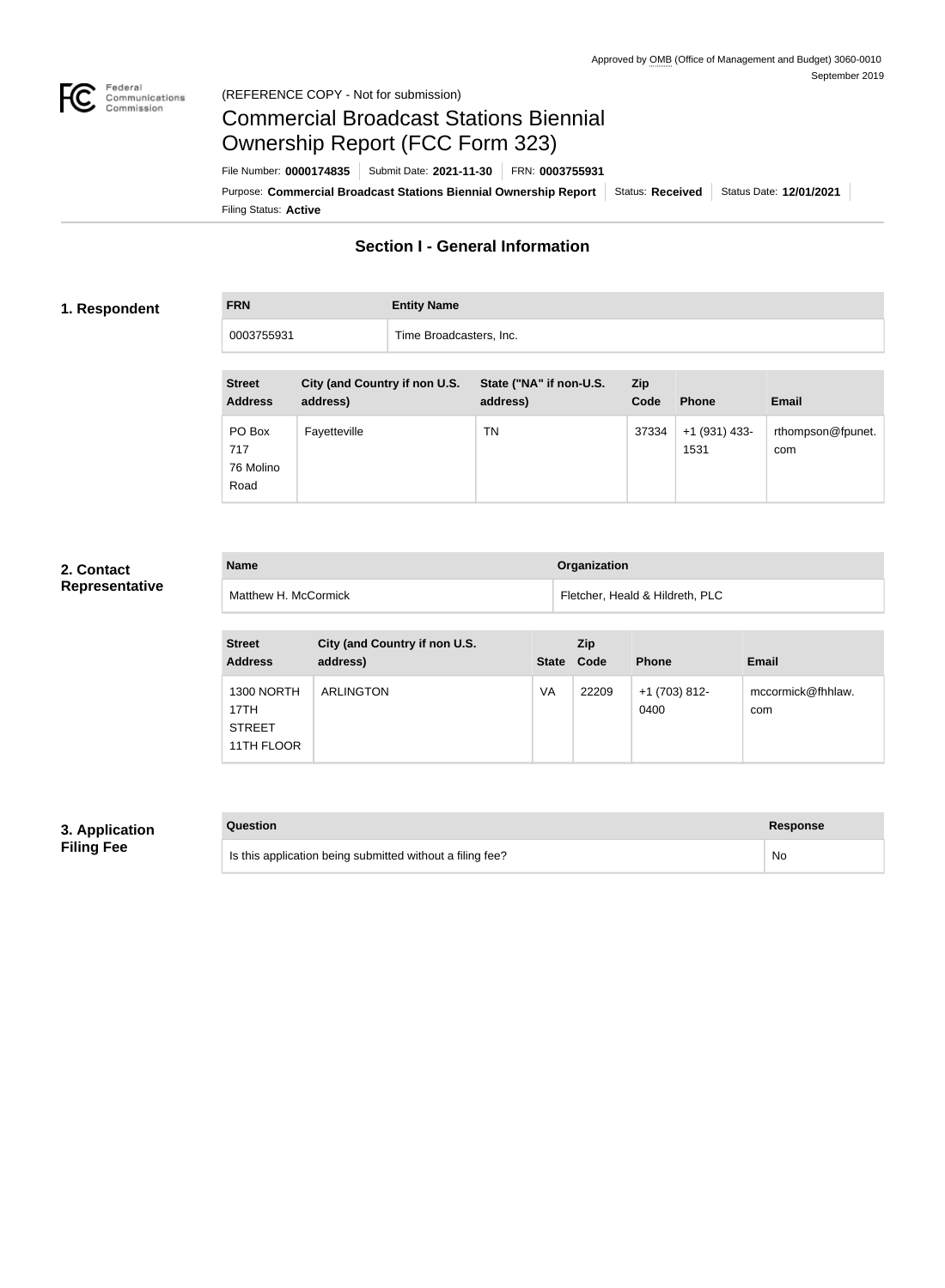| <b>Fees</b> | <b>Application Type</b> | <b>Form Number</b> | <b>Fee Code</b> | Quantity | <b>Fee Amount</b> | <b>Subtotal</b> |
|-------------|-------------------------|--------------------|-----------------|----------|-------------------|-----------------|
|             | Biennial                | Form 323           | <b>MAR</b>      |          | 85                | \$85.00         |
|             |                         |                    |                 |          | Total             | \$85.00         |

## **4. Nature of Respondent**

| (a) Provide the following information about the Respondent: |                        |
|-------------------------------------------------------------|------------------------|
| <b>Relationship to stations/permits</b>                     | Licensee               |
| <b>Nature of Respondent</b>                                 | For-profit corporation |

**(b) Provide the following information about this report:**

| <b>Purpose</b> | <b>Biennial</b>                                                                                                                                                                        |
|----------------|----------------------------------------------------------------------------------------------------------------------------------------------------------------------------------------|
| "As of" date   | 10/01/2021                                                                                                                                                                             |
|                | When filing a biennial ownership report or validating<br>and resubmitting a prior biennial ownership report, this<br>date must be Oct. 1 of the year in which this report is<br>filed. |

## **5. Licensee(s) and Station(s)**

## **Respondent is filing this report to cover the following Licensee(s) and station(s):**

| Licensee/Permittee Name | <b>FRN</b> |
|-------------------------|------------|
| Time Broadcasters, Inc. | 0003755931 |
|                         |            |

| Fac. ID No. | <b>Call Sign</b> | City                | <b>State</b> | <b>Service</b> |
|-------------|------------------|---------------------|--------------|----------------|
| 67130       | WYTM-FM          | <b>FAYETTEVILLE</b> | <b>TN</b>    | FM             |

## **Section II – Biennial Ownership Information**

## **1. 47 C.F.R. Section 73.3613 and Other Documents**

Licensee Respondents that hold authorizations for one or more full power television, AM, and/or FM stations should list all contracts and other instruments set forth in 47 C.F.R. Section 73.3613(a) through (c) for the facility or facilities listed on this report. In addition, attributable Local Marketing Agreements (LMAs) and attributable Joint Sales Agreements (JSAs) must be disclosed by the licensee of the brokering station on its ownership report. If the agreement is an attributable LMA, an attributable JSA, or a network affiliation agreement, check the appropriate box. Otherwise, select "Other." Non-Licensee Respondents, as well as Licensee Respondents that only hold authorizations for Class A television and/or low power television stations, should select "Not Applicable" in response to this question.

| Document Information                            |                                                    |  |
|-------------------------------------------------|----------------------------------------------------|--|
| Description of contract or instrument           | Articles of Incorporation                          |  |
| Parties to contract or instrument               | State of Tennessee                                 |  |
| Date of execution                               | 01/1968                                            |  |
| Date of expiration                              | No expiration date                                 |  |
| <b>Agreement type</b><br>(check all that apply) | Other<br><b>Agreement Type: Formation Document</b> |  |

**Document Information**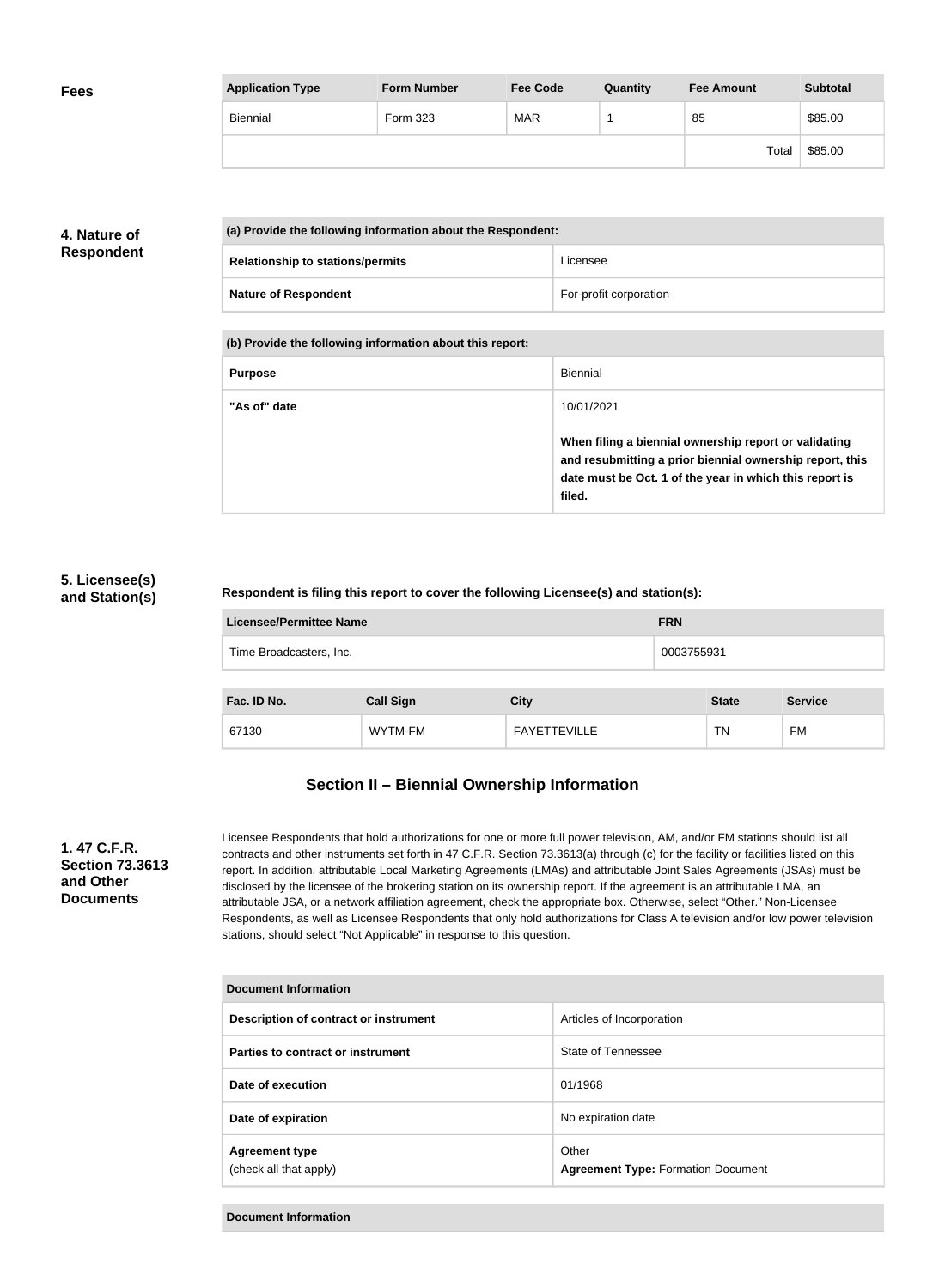| Description of contract or instrument           | <b>Bylaws</b>                                      |
|-------------------------------------------------|----------------------------------------------------|
| Parties to contract or instrument               | Time Broadcasters, Inc.                            |
| Date of execution                               | 01/1968                                            |
| Date of expiration                              | No expiration date                                 |
| <b>Agreement type</b><br>(check all that apply) | Other<br><b>Agreement Type: Corporate Document</b> |

## **Document Information**

| Description of contract or instrument           | Letters of Administration in the Matter of the Estate of<br>Joseph Douglas Young, Deceased. |
|-------------------------------------------------|---------------------------------------------------------------------------------------------|
| Parties to contract or instrument               | Lincoln County Chancery Court, Fayetteville, TN                                             |
| Date of execution                               | 09/2020                                                                                     |
| Date of expiration                              | No expiration date                                                                          |
| <b>Agreement type</b><br>(check all that apply) | Other<br><b>Agreement Type: Letters of Administration</b>                                   |

#### **2. Ownership Interests**

**(a)** Ownership Interests. This Question requires Respondents to enter detailed information about ownership interests by generating a series of subforms. Answer each question on each subform. The first subform listing should be for the Respondent itself. If the Respondent is not a natural person, also list each of the officers, directors, stockholders, non-insulated partners, non-insulated members, and any other persons or entities with a direct attributable interest in the Respondent pursuant to the standards set forth in 47 C.F.R. Section 73.3555. (A "direct" interest is one that is not held through any intervening companies or entities.) List each interest holder with a direct attributable interest in the Respondent separately.

Leave the percentage of total assets (Equity Debt Plus) field blank for an interest holder unless that interest holder has an attributable interest in the Respondent solely on the basis of the Commission's Equity Debt Plus attribution standard, 47 C.F.R. Section 73.3555, Note 2(i).

In the case of vertical or indirect ownership structures, list only those interests in the Respondent that also represent an attributable interest in the Licensee(s) for which the report is being submitted.

Entities that are part of an organizational structure that includes holding companies or other forms of indirect ownership must file separate ownership reports. In such a structure do not report, or file a separate report for, any interest holder that does not have an attributable interest in the Licensee(s) for which the report is being submitted.

Please see the Instructions for further detail concerning interests that must be reported in response to this question.

The Respondent must provide an FCC Registration Number for each interest holder reported in response to this question. Please see the Instructions for detailed information and guidance concerning this requirement.

| <b>Ownership Information</b> |                                     |                |  |
|------------------------------|-------------------------------------|----------------|--|
| <b>FRN</b>                   | 0003755931                          |                |  |
| <b>Entity Name</b>           | Time Broadcasters, Inc.             |                |  |
| <b>Address</b>               | PO Box                              | 717            |  |
|                              | <b>Street 1</b>                     | 76 Molino Road |  |
|                              | <b>Street 2</b>                     |                |  |
|                              | <b>City</b>                         | Fayetteville   |  |
|                              | State ("NA" if non-U.S.<br>address) | <b>TN</b>      |  |
|                              | <b>Zip/Postal Code</b>              | 37334          |  |
|                              |                                     |                |  |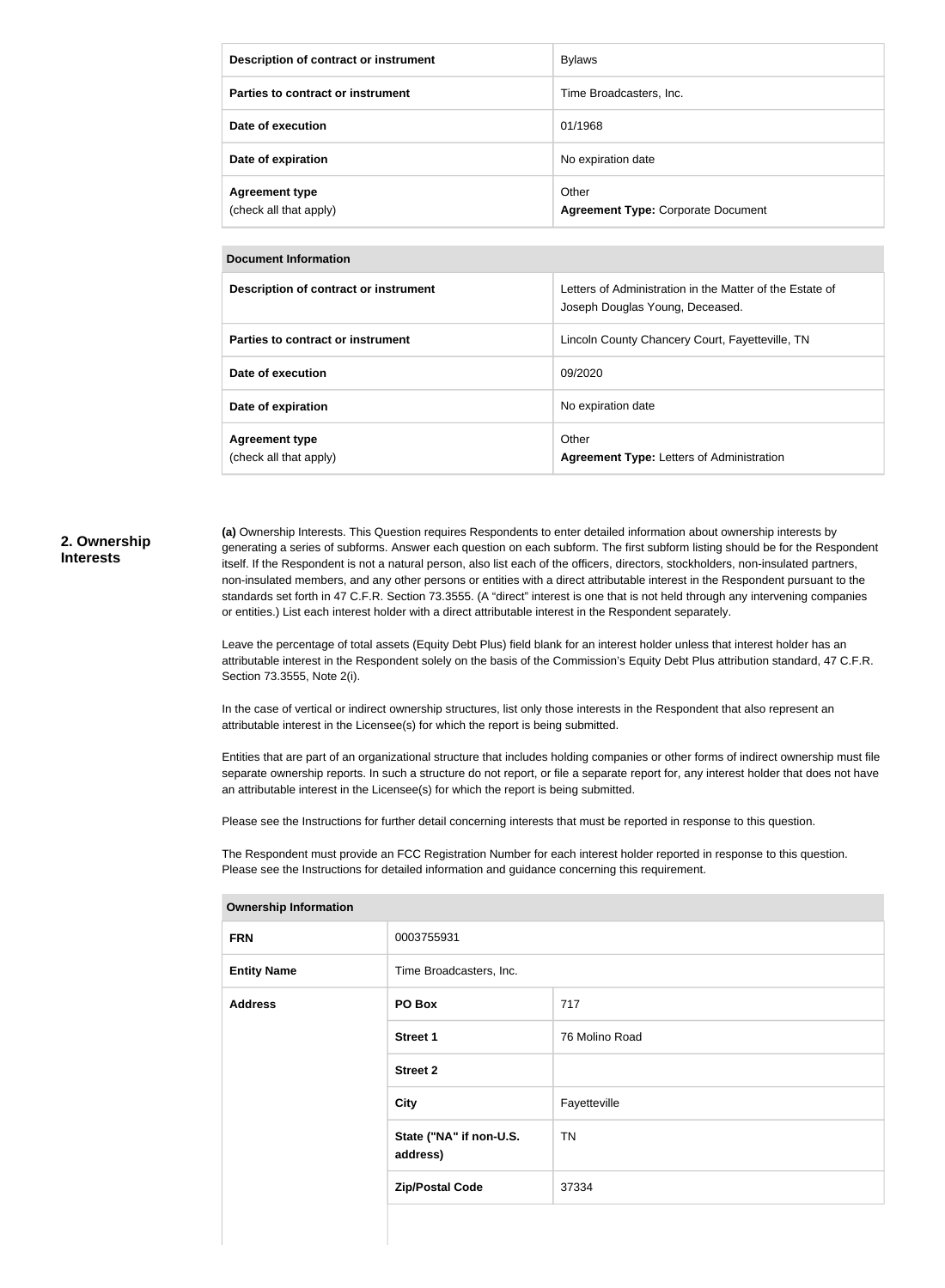|                                                                                      | Country (if non-U.S.<br>address)                        | <b>United States</b> |                            |
|--------------------------------------------------------------------------------------|---------------------------------------------------------|----------------------|----------------------------|
| <b>Listing Type</b>                                                                  | Respondent                                              |                      |                            |
| <b>Positional Interests</b><br>(check all that apply)                                | Respondent                                              |                      |                            |
| <b>Tribal Nation or Tribal</b><br><b>Entity</b>                                      | Interest holder is not a Tribal nation or Tribal entity |                      |                            |
| <b>Interest Percentages</b><br>(enter percentage values                              | <b>Voting</b>                                           | 0.0%                 | <b>Jointly Held?</b><br>No |
| from 0.0 to 100.0)                                                                   | <b>Equity</b>                                           | 0.0%                 |                            |
|                                                                                      | <b>Total assets (Equity Debt</b><br>Plus)               | 0.0%                 |                            |
| Does interest holder have an attributable interest in one or more broadcast stations |                                                         |                      | No                         |

**that do not appear on this report?**

| <b>Ownership Information</b>                                                                                                      |                                                             |                                            |  |  |
|-----------------------------------------------------------------------------------------------------------------------------------|-------------------------------------------------------------|--------------------------------------------|--|--|
| <b>FRN</b>                                                                                                                        | 0030242713                                                  |                                            |  |  |
| <b>Name</b>                                                                                                                       | Estate of Joseph Young, Wanda Young, Administrator          |                                            |  |  |
| <b>Address</b>                                                                                                                    | PO Box                                                      |                                            |  |  |
|                                                                                                                                   | <b>Street 1</b>                                             | 73 Deer Trace Rd                           |  |  |
|                                                                                                                                   | <b>Street 2</b>                                             |                                            |  |  |
|                                                                                                                                   | <b>City</b>                                                 | Fayetteville                               |  |  |
|                                                                                                                                   | State ("NA" if non-U.S.<br>address)                         | <b>TN</b>                                  |  |  |
|                                                                                                                                   | <b>Zip/Postal Code</b>                                      | 37334                                      |  |  |
|                                                                                                                                   | Country (if non-U.S.<br>address)                            | <b>United States</b>                       |  |  |
| <b>Listing Type</b>                                                                                                               | Other Interest Holder                                       |                                            |  |  |
| <b>Positional Interests</b><br>(check all that apply)                                                                             | Other - Administrator of the Estate of Joseph Douglas Young |                                            |  |  |
| Citizenship, Gender,                                                                                                              | <b>Citizenship</b>                                          | US                                         |  |  |
| <b>Ethnicity, and Race</b><br><b>Information (Natural</b>                                                                         | Gender                                                      | Male                                       |  |  |
| Persons Only)                                                                                                                     | <b>Ethnicity</b>                                            | Not Hispanic or Latino                     |  |  |
|                                                                                                                                   | Race                                                        | White                                      |  |  |
| <b>Interest Percentages</b><br>(enter percentage values                                                                           | Voting                                                      | 33.0%<br><b>Jointly Held?</b><br><b>No</b> |  |  |
| from 0.0 to 100.0)                                                                                                                | <b>Equity</b>                                               | 33.0%                                      |  |  |
|                                                                                                                                   | <b>Total assets (Equity Debt</b><br>Plus)                   | 33.0%                                      |  |  |
| Does interest holder have an attributable interest in one or more broadcast stations<br>Yes<br>that do not appear on this report? |                                                             |                                            |  |  |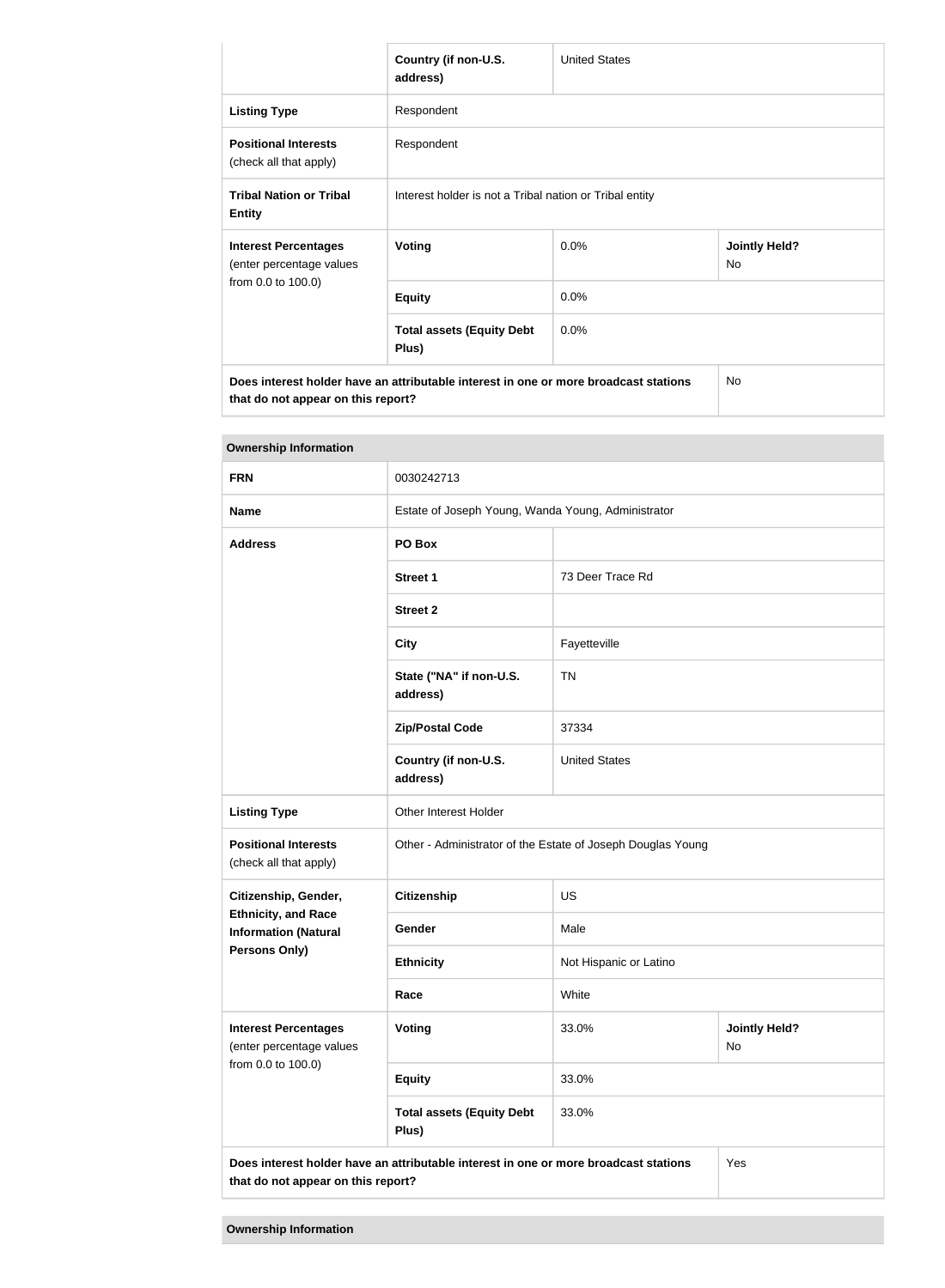| <b>FRN</b>                                                | 0031101827                                                                           |                                     |    |
|-----------------------------------------------------------|--------------------------------------------------------------------------------------|-------------------------------------|----|
| <b>Name</b>                                               | Sally L. Phillips                                                                    |                                     |    |
| <b>Address</b>                                            | PO Box                                                                               |                                     |    |
|                                                           | <b>Street 1</b>                                                                      | 1101 West Washington St             |    |
|                                                           | <b>Street 2</b>                                                                      |                                     |    |
|                                                           | <b>City</b>                                                                          | Fayetteveille                       |    |
|                                                           | State ("NA" if non-U.S.<br>address)                                                  | <b>TN</b>                           |    |
|                                                           | <b>Zip/Postal Code</b>                                                               | 37334                               |    |
|                                                           | Country (if non-U.S.<br>address)                                                     | <b>United States</b>                |    |
| <b>Listing Type</b>                                       | Other Interest Holder                                                                |                                     |    |
| <b>Positional Interests</b><br>(check all that apply)     | Stockholder                                                                          |                                     |    |
| Citizenship, Gender,                                      | <b>Citizenship</b>                                                                   | <b>US</b>                           |    |
| <b>Ethnicity, and Race</b><br><b>Information (Natural</b> | Gender                                                                               | Female                              |    |
| <b>Persons Only)</b>                                      | <b>Ethnicity</b>                                                                     | Not Hispanic or Latino              |    |
|                                                           | Race                                                                                 | White                               |    |
| <b>Interest Percentages</b><br>(enter percentage values   | Voting                                                                               | <b>Jointly Held?</b><br>33.0%<br>No |    |
| from 0.0 to 100.0)                                        | <b>Equity</b>                                                                        | 33.0%                               |    |
|                                                           | <b>Total assets (Equity Debt</b><br>Plus)                                            | 33.0%                               |    |
| that do not appear on this report?                        | Does interest holder have an attributable interest in one or more broadcast stations |                                     | No |

## **Ownership Information**

| <b>FRN</b>                                            | 0031101926                          |                      |
|-------------------------------------------------------|-------------------------------------|----------------------|
| <b>Name</b>                                           | Rhea Thompson                       |                      |
| <b>Address</b>                                        | PO Box                              |                      |
|                                                       | <b>Street 1</b>                     | 901 W Washington St  |
|                                                       | <b>Street 2</b>                     |                      |
|                                                       | <b>City</b>                         | Fayetteville         |
|                                                       | State ("NA" if non-U.S.<br>address) | <b>TN</b>            |
|                                                       | <b>Zip/Postal Code</b>              | 37334                |
|                                                       | Country (if non-U.S.<br>address)    | <b>United States</b> |
| <b>Listing Type</b>                                   | Other Interest Holder               |                      |
| <b>Positional Interests</b><br>(check all that apply) | Officer, Stockholder                |                      |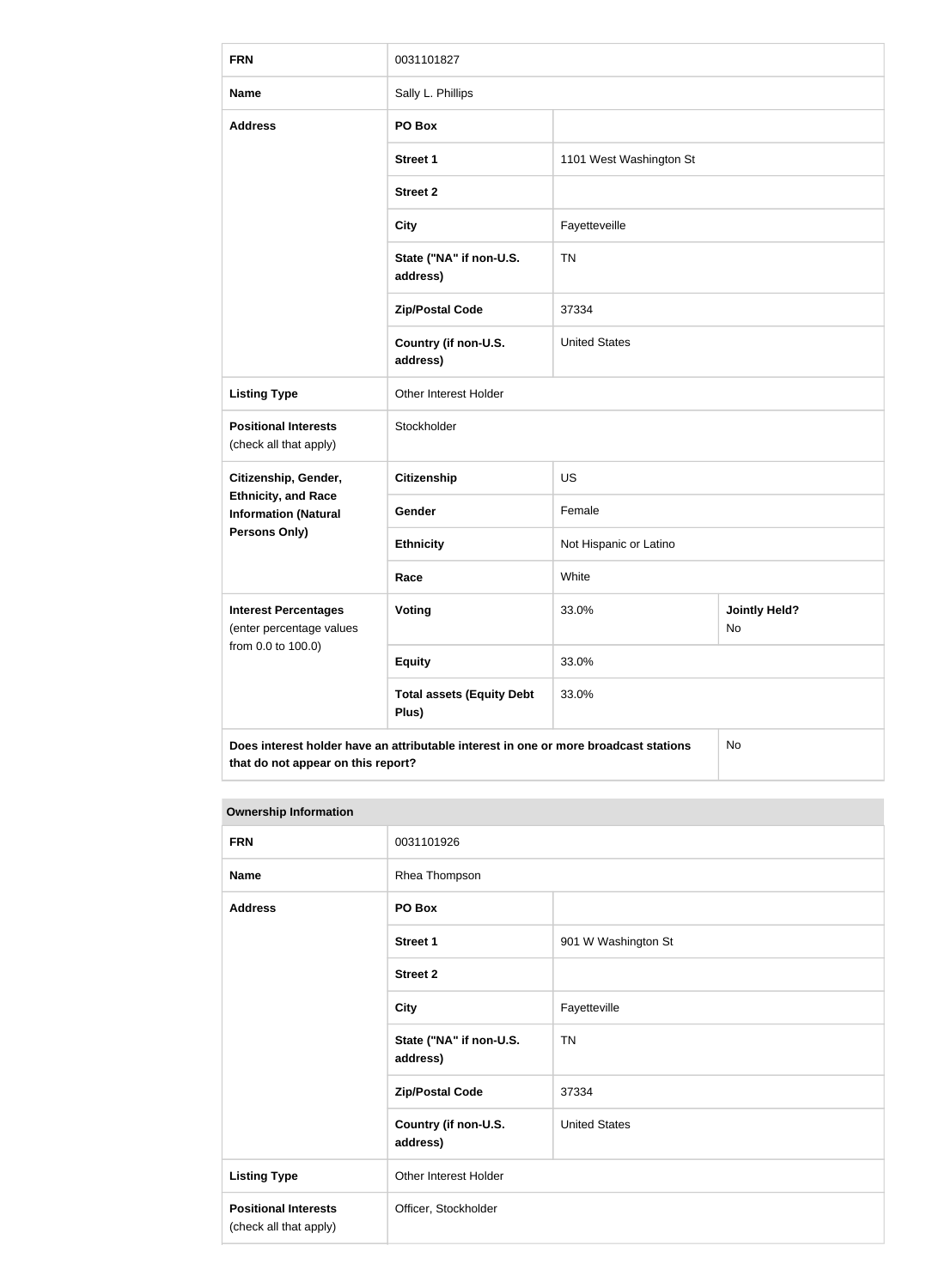| Citizenship, Gender,<br><b>Ethnicity, and Race</b><br><b>Information (Natural</b><br>Persons Only)                         | <b>Citizenship</b>                        | <b>US</b>              |                            |
|----------------------------------------------------------------------------------------------------------------------------|-------------------------------------------|------------------------|----------------------------|
|                                                                                                                            | Gender                                    | Male                   |                            |
|                                                                                                                            | <b>Ethnicity</b>                          | Not Hispanic or Latino |                            |
|                                                                                                                            | Race                                      | White                  |                            |
| <b>Interest Percentages</b><br>(enter percentage values<br>from 0.0 to 100.0)                                              | <b>Voting</b>                             | 17.0%                  | <b>Jointly Held?</b><br>No |
|                                                                                                                            | <b>Equity</b>                             | 17.0%                  |                            |
|                                                                                                                            | <b>Total assets (Equity Debt</b><br>Plus) | 17.0%                  |                            |
| Does interest holder have an attributable interest in one or more broadcast stations<br>that do not appear on this report? |                                           |                        | No.                        |

| <b>Ownership Information</b>                                                                                                            |                                           |                        |                            |  |
|-----------------------------------------------------------------------------------------------------------------------------------------|-------------------------------------------|------------------------|----------------------------|--|
| <b>FRN</b>                                                                                                                              | 0031101967                                |                        |                            |  |
| <b>Name</b>                                                                                                                             | Catherine T. Killebrew                    |                        |                            |  |
| <b>Address</b>                                                                                                                          | PO Box                                    |                        |                            |  |
|                                                                                                                                         | <b>Street 1</b>                           | 348 County Line Road   |                            |  |
|                                                                                                                                         | <b>Street 2</b>                           |                        |                            |  |
|                                                                                                                                         | <b>City</b>                               | Lynchburg              |                            |  |
|                                                                                                                                         | State ("NA" if non-U.S.<br>address)       | <b>TN</b>              |                            |  |
|                                                                                                                                         | <b>Zip/Postal Code</b>                    | 37352                  |                            |  |
|                                                                                                                                         | Country (if non-U.S.<br>address)          | <b>United States</b>   |                            |  |
| <b>Listing Type</b>                                                                                                                     | Other Interest Holder                     |                        |                            |  |
| <b>Positional Interests</b><br>(check all that apply)                                                                                   | Stockholder                               |                        |                            |  |
| Citizenship, Gender,                                                                                                                    | <b>Citizenship</b>                        | US                     |                            |  |
| <b>Ethnicity, and Race</b><br><b>Information (Natural</b>                                                                               | Gender                                    | Female                 |                            |  |
| <b>Persons Only)</b>                                                                                                                    | <b>Ethnicity</b>                          | Not Hispanic or Latino |                            |  |
|                                                                                                                                         | Race                                      | White                  |                            |  |
| <b>Interest Percentages</b><br>(enter percentage values                                                                                 | <b>Voting</b>                             | 17.0%                  | <b>Jointly Held?</b><br>No |  |
| from 0.0 to 100.0)                                                                                                                      | <b>Equity</b>                             | 17.0%                  |                            |  |
|                                                                                                                                         | <b>Total assets (Equity Debt</b><br>Plus) | 17.0%                  |                            |  |
| Does interest holder have an attributable interest in one or more broadcast stations<br><b>No</b><br>that do not appear on this report? |                                           |                        |                            |  |
|                                                                                                                                         |                                           |                        |                            |  |

**(b) Respondent certifies that any interests, including equity, financial, or voting interests, not reported in this filing are non-attributable.** If "No," submit as an exhibit an explanation. Yes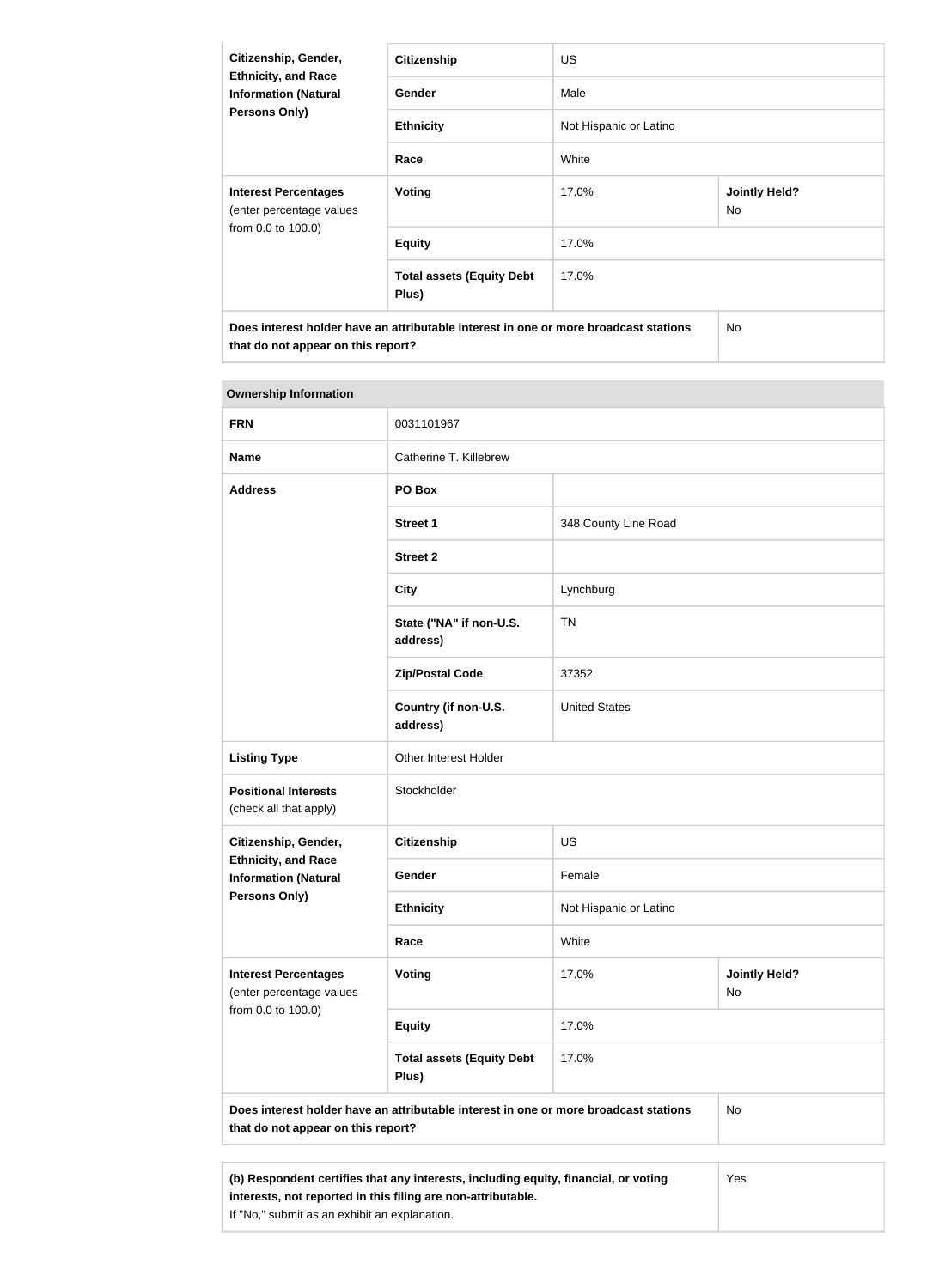| (c) Does the Respondent or any reported interest holder<br>hold an attributable interest in any newspaper entities in     | No |
|---------------------------------------------------------------------------------------------------------------------------|----|
| the same market as any station for which this report is<br>filed, as defined in 47 C.F.R. Section 73.3555?                |    |
|                                                                                                                           |    |
| If "Yes," provide information describing the interest(s), using                                                           |    |
| EITHER the subform OR the spreadsheet option below.                                                                       |    |
| Respondents with a large number (50 or more) of entries to                                                                |    |
| submit should use the spreadsheet option.                                                                                 |    |
| NOTE: Spreadsheets must be submitted in a special XML                                                                     |    |
| Spreadsheet format with the appropriate structure that is                                                                 |    |
| specified in the documentation. For instructions on how to                                                                |    |
| use the spreadsheet option to complete this question                                                                      |    |
| (including templates to start with), please Click Here.                                                                   |    |
| If using the subform, leave the percentage of total assets                                                                |    |
| (Equity Debt Plus) field blank for an interest holder unless                                                              |    |
| that interest holder has an attributable interest in the                                                                  |    |
| newspaper entity solely on the basis of the Commission's                                                                  |    |
| Equity Debt Plus attribution standard, 47 C.F.R. Section                                                                  |    |
| 73.3555, Note 2(i). If using an XML Spreadsheet, enter "NA"                                                               |    |
| into the percentage of total assets (Equity Debt Plus) field<br>for an interest holder unless that interest holder has an |    |
| attributable interest in the newspaper entity solely on the                                                               |    |
| basis of the Commission's Equity Debt Plus attribution                                                                    |    |
| standard.                                                                                                                 |    |
| The Respondent must provide an FCC Registration Number                                                                    |    |
| for each interest holder reported in response to this                                                                     |    |
| question. Please see the Instructions for detailed information                                                            |    |
| and guidance concerning this requirement.                                                                                 |    |

**(d) Are any of the individuals listed as an attributable interest holder in the Respondent married to each other or related to each other as parentchild or as siblings?** Yes

If "Yes," provide the following information for each such the relationship.

| <b>Family Relationships</b> |            |             |                       |
|-----------------------------|------------|-------------|-----------------------|
| <b>FRN</b>                  | 0031101967 | <b>Name</b> | Catherine T Killebrew |
| <b>FRN</b>                  | 0031101926 | <b>Name</b> | Rhea Thompson         |
| Relationship                | Siblings   |             |                       |

| (e) Is Respondent seeking an attribution exemption for any officer or director with<br>duties wholly unrelated to the Licensee(s)?                                                                                             | No |
|--------------------------------------------------------------------------------------------------------------------------------------------------------------------------------------------------------------------------------|----|
| If "Yes," complete the information in the required fields and submit an Exhibit fully describing<br>that individual's duties and responsibilities, and explaining why that individual should not be<br>attributed an interest. |    |

**3. Organizational Chart (Licensees Only)**

Attach a flowchart or similar document showing the Licensee's vertical ownership structure including the Licensee and all entities that have attributable interests in the Licensee. Licensees with a single parent entity may provide a brief explanatory textual Exhibit in lieu of a flowchart or similar document. Licensees without parent entities should so indicate in a textual Exhibit.